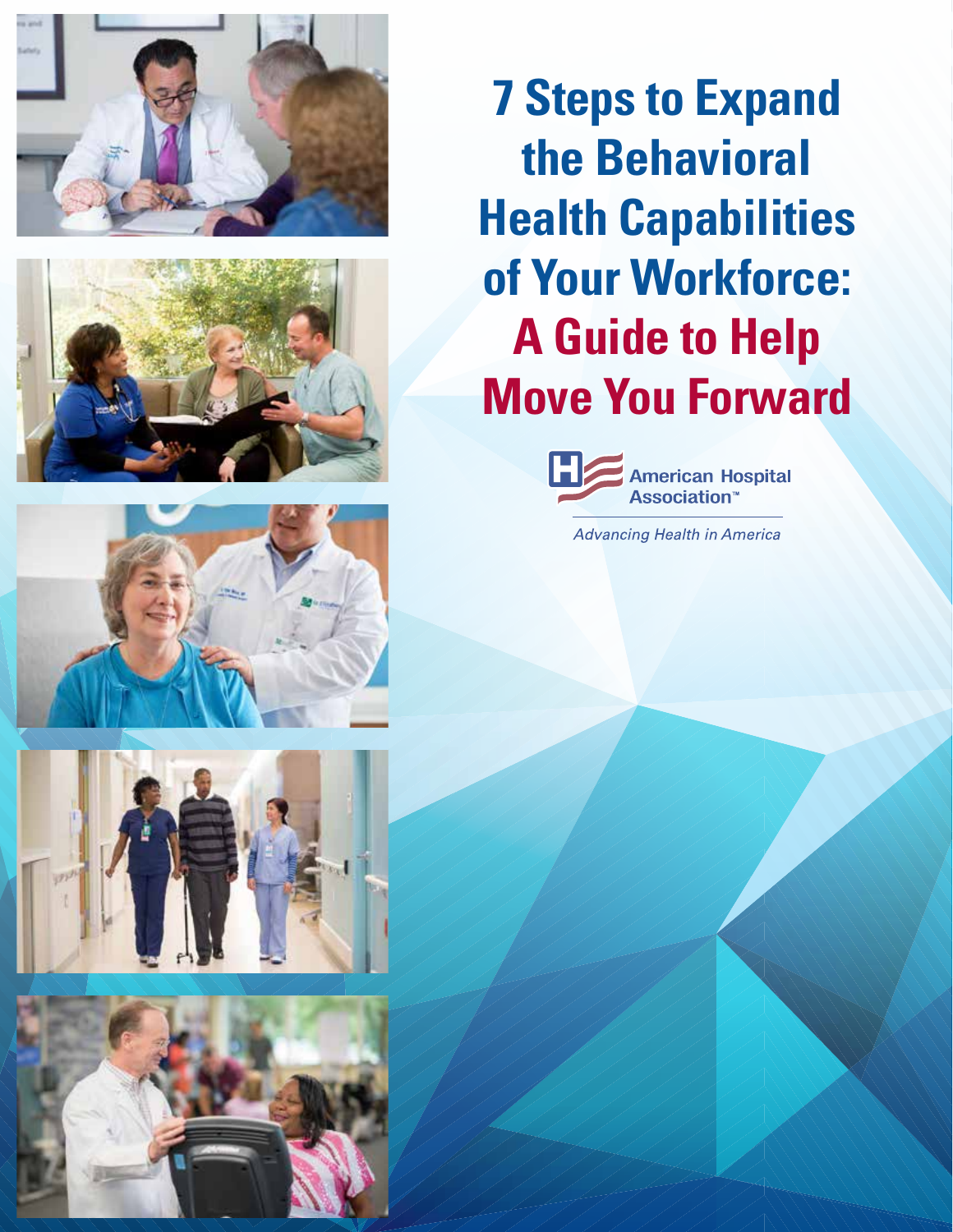# **7 Steps to Expand the Behavioral Health Capabilities of Your Workforce: A Guide to Help Move You Forward**

### **Introduction**

In spring 2016, the AHA published a white paper, "**The State of the Behavioral Health Workforce: A Literature Review.**" The conclusion included seven steps that describe how a hospital or health system can strengthen its behavioral health workforce.

This guide builds on those concepts to include how to expand the capabilities of your workforce around addressing behavioral health needs. It offers new perspectives as well as tips and suggestions that can help you move your organization forward more rapidly, efficiently and effectively.

**Step 1:** Assess your current workforce knowledge and skills as well as your patient population.

**Step 2:** Ensure your workforce is knowledgeable about the socioeconomic determinants of health and the challenges facing your community, and make sure they are culturally competent.

**Step 3:** Educate your entire workforce to identify the signs and symptoms of behavioral health disorders and know where and how to refer for screening.

**Step 4:** Set up a procedure of assessment, treatment and referral so that behavioral health care is happening at the site of visit, if possible.

**Step 5:** Use interprofessional education and training and team-based care for your current and future workforce to begin integrating primary and behavioral health care.

**Step 6:** Contact higher education programs in your area to establish partnerships that address the needs of the population your hospital or health system serves, as well as enhance the recruitment and retention of behavioral health professionals.

**Step 7:** In order to strengthen care transitions and integration, engage the broader community, including:

- Community groups
- Community health centers
- Mental health care and substance abuse treatment providers
- Local law enforcement
- Judicial systems
- Schools
- Churches and religious organizations

• Social service agencies

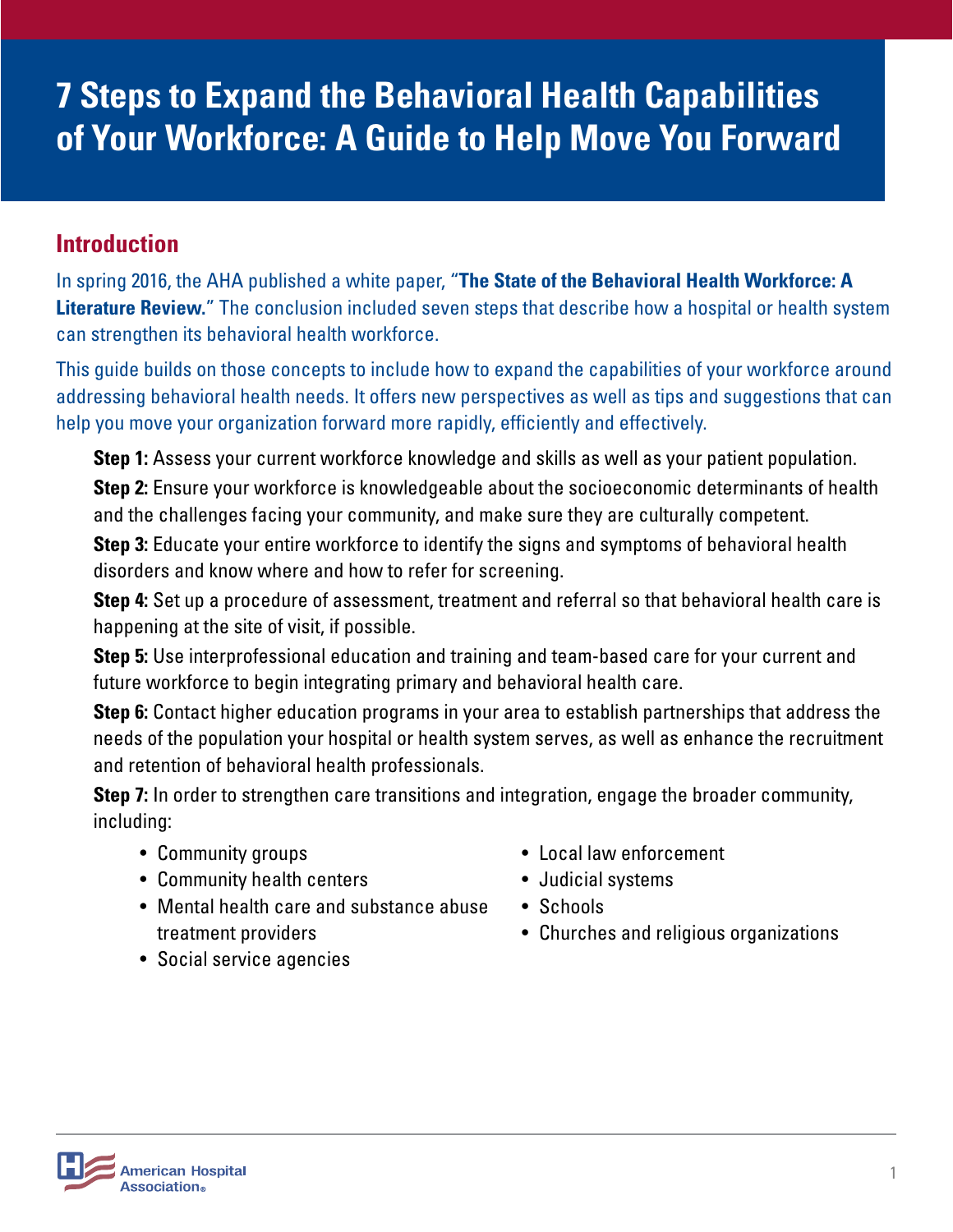## **Step 1**

Assess your current workforce knowledge and skills as well as your patient population.

**Challenge:** There are many different workforce assessments available. How do you choose the best one?

**Solution:** Look to hospitals that have conducted similar assessments and replicate their methods.

#### Implementation Ideas:

- **1. Refer to these assessment tools developed by the AHA to begin this process:** "**ACHI Community Health Assessment Toolkit**" and "**Developing an Effective Health Care Workforce Planning Model**."
- **2. Choose organizations that are similar to yours in size and demographics.** In most cases, it is not necessary to build an assessment from scratch. Locate and ask peer hospital groups what assessment tools have worked well for them and if you can review their assessment resources. Your state or metropolitan hospital association may be able to help you identify similar organizations.
- **3. Draw from your existing data.** As much as possible, repurpose existing patient and workforce data to populate your assessment.

### **Step 2**

Ensure your workforce is knowledgeable about the socioeconomic determinants of health and the challenges facing your community, and make sure they are culturally competent.

**Challenge:** Chances are your workforce has undergone some general training on these topics. However, they likely have had little training to help them understand how these factors impact behavioral health and their roles. Where should you begin?

**Solution:** Educate your workforce on the results of your community health needs assessment and other assessments to provide a broad, yet timely, snapshot of your community's challenges. Contact behavioral health providers in your area from diverse backgrounds or who work with diverse ethnic and economic populations. Ask them to share their perspectives so your workforce has the most recent information and can build new skills and understandings.

#### Implementation Ideas:

- **1. Assemble an interprofessional panel or advisory group.** Invite these providers to participate in a panel discussion (either in-person or virtual) on current issues related to cultural and socioeconomic factors as they impact behavioral health. Invite your workforce and include a Q-and-A session at the end. Challenge your workforce to provide examples of how they can adapt their actions/processes to better address the cultural and socioeconomic needs of the patients they serve. Consider making this a quarterly or annual event, and provide feedback to the workforce on improvement or best practices.
- **2. Include issues related to seniors as part of your discussion.** Seniors whether they are from a majority or minority population, or whether they are economically challenged or well off – face unique challenges related to behavioral health. With the senior population of the U.S. growing rapidly, it is critical that your workforce have a clear understanding of seniors and their unique behavioral health issues. Working with the local Alzheimer's association or a local aging council could enhance your work and expand your organization's access to resources in this area.
- **3. Consider a Community Medicine Rotation.** Through this experience, residents learn about and experience social service resources, which will allow them to better assist patients with complex behavioral health issues. They also can become culturally competent, compassionate providers. To learn more about a successful community medicine rotation program, go to Florida International University's **Green Family Foundation Neighborhood HELP** program.

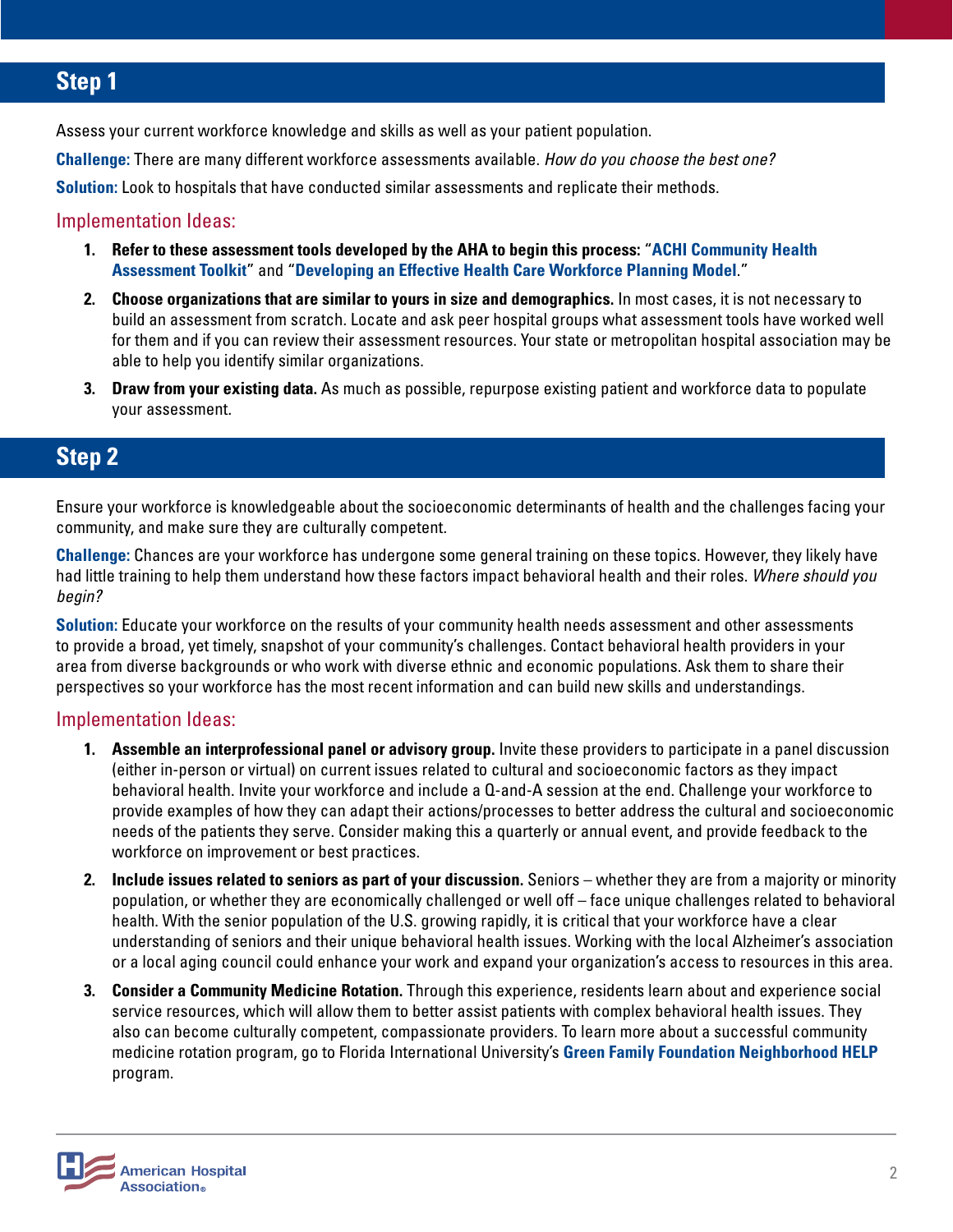**4. Engage a patient advisory group from the community you serve.** Invite this group to provide feedback and insights on how your organization can be more respectful of, and supportive of, the needs of the diverse members of your community. Consider incorporating their feedback into the strategic planning process and/or the onboarding/ training of your workforce.

### **Step 3**

Educate your entire workforce to identify the signs and symptoms of behavioral health disorders and know where and how to refer for screening.

**Challenge:** Your workforce is large and time and resources to conduct training are limited. How can you accomplish this?

**Solution:** Provide "on-demand" training so employees can access it when they have time.

### Implementation Ideas:

- **1. Keep the training as generic as possible.** Ensure no patient data or sensitive information is included in the training – this way staff can access training off-site or from their homes, in addition to at work.
- **2. Be sure to offer a platform where your workforce can ask questions.** Consider hosting and recording a webinar, publishing a simple blog or FAQs, or provide a contact person and an email address for employees to send workforce-related questions to regarding behavioral health. Appointing a go-to staff person or content expert liaison on behavioral health care would be beneficial to talk through any complex issues. Engage your employee assistance program in this platform.
- **3. Consider using the following assessments and screening tools as a guide:**
	- **• Screening, Brief Intervention, Referral to Treatment (SBIRT) Training (to improve clinical skills in substance use screening and referral)**
	- **• The Trauma Informed Care Project**
	- **• Primary Care PTSD Screen (PC-PTSD)**
	- **• Cut Down, Annoyed, Guilty Eye Opener (CAGE) Questionnaire (for Alcohol)**
- **• Patient Health Questionnaire (PHQ-9) (for Depression)**
- **• Hurt-Insult-Threaten-Scream (HITS) (for Domestic Violence)**
- **• UNCOPE (for Substance Use)**
- **• Columbia- Suicide Severity Rating Scale (C-SSRS)**

### **Step 4**

Set up a procedure of assessment, treatment and referral so that behavioral health care is happening at the site of visit, if possible.

**Challenge:** Providers are already challenged to deliver quality care in a limited timeframe. How will they have time to add in behavioral health assessments as well?

**Solution:** Work to integrate physical and behavioral health services at the provider level by embedding behavioral health clinicians (real or virtual) who work with the physical health providers to treat the patient. Develop knowledge of the full continuum of services and providers that are available in your community to improve the timeliness of referral (if needed) and treatment.

#### Implementation Ideas:

**1. Consider both the patient assessment and delivery process.** Understand how behavioral health care is currently being delivered in your organization as well as how care will be delivered in your community in the future. After you have chosen which assessment to use, determine how it will best integrate into your already-established

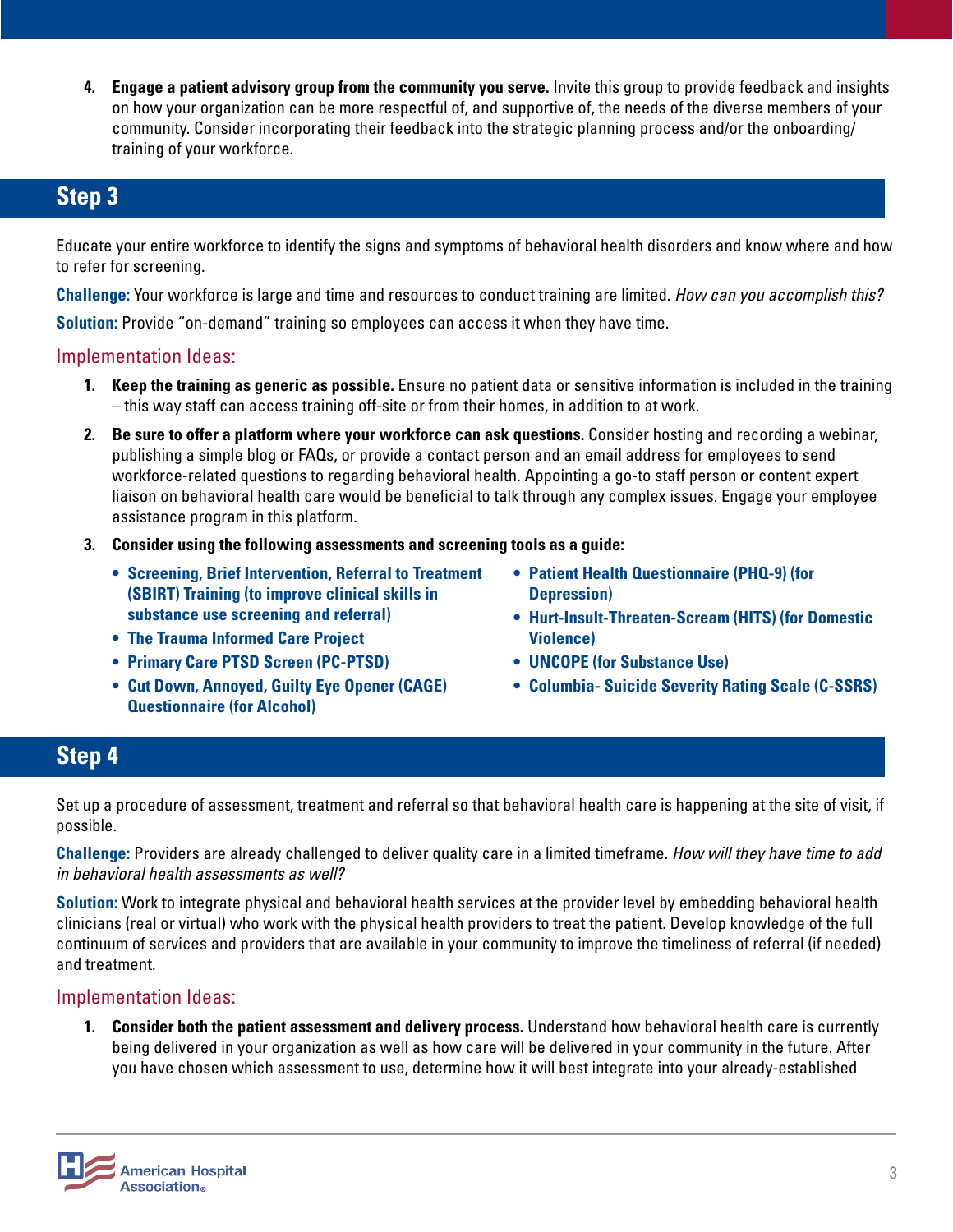processes. Use the **Substance Abuse and Mental Health Services Administration's Integrating Primary Care** and **Behavioral Health Care assessments and Agency for Healthcare Research and Quality's Academy for Integrating Behavioral Health and Primary Care's Integration Playbook** as starting points.

- **2. Consider carefully what will happen when the patient leaves your location.** The process is complete and valuable only when all the steps are clearly outlined. That means not only identifying that a patient requires assistance, but specifically how that patient will navigate from this point of care to the services he or she needs. Consider creating your own patient navigator roles to fill this gap if a patient's support system outside the hospital is limited or nonexistent.
- **3. Convene or participate in conferences that disseminate information on this method of care delivery.** Promotion and buy-in for transforming behavioral health delivery must begin with senior leaders. Demonstrating that this is a priority for your organization will give your initiative more credibility – both internally and externally. Consider starting an **anti-stigma campaign** in your own organization, and be aware that the social stigma of seeking and receiving behavioral health care can differ based on the racial, socioeconomic and religious make-up of your community. In addition, building behavioral health screenings into your diabetes/cardiac community screening programs ensures reaching additional community members and provides an opportunity to erase stigma.

### **Step 5**

Use interprofessional education and training and team-based care for your current and future workforce to begin integrating primary and behavioral health care.

**Challenge:** Provider and organizational capacity for the change in care delivery, training and support is limited.

**Solution:** Convene a group of providers from the community to discuss and strategize successes, challenges and innovative ideas on how to provide high-quality, efficient care in an interprofessional setting.

#### Implementation Ideas:

- **1. Consider implementing TeamSTEPPS or a similar training program for interprofessional, team-based care across the organization, particularly between primary and behavioral health providers.**
- **2. Based on a community health needs assessment, and, if necessary, a survey of providers and clinicians, benchmark how behavioral health care is being delivered and will be delivered in the future.** This also is a chance to uncover perceived barriers to integration, opportunities to enhance team-based care and organizational strengths that can be built on to implement an efficient, interprofessional setting.
- **3. Strengthen the knowledge of local providers with evidence-based behavioral health practices.** The **IMPACT model** for depression care from the University of Washington, Seattle, Wash., is a great evidence-based tool to implement collaborative, diverse care for a variety of behavioral health conditions.

### **Step 6**

Contact higher education programs in your area to establish partnerships that address the needs of the population your hospital or health system serves, as well as enhance the recruitment and retention of behavioral health professionals.

**Challenge:** Looming retirements of the aging health care workforce threatens to increase professional shortage areas. Simultaneously, a multigenerational workforce provides a challenging landscape to develop the workforce that best meets your community's needs. Your organization should work to develop programs that help foster a cohesive, multigenerational workforce, and attract millennials, the demographic most likely to fill roles in your organization in the future. How can you attract and retain them?

**Solution:** Learn some important facts about millennials, their desires and their mindsets before developing new

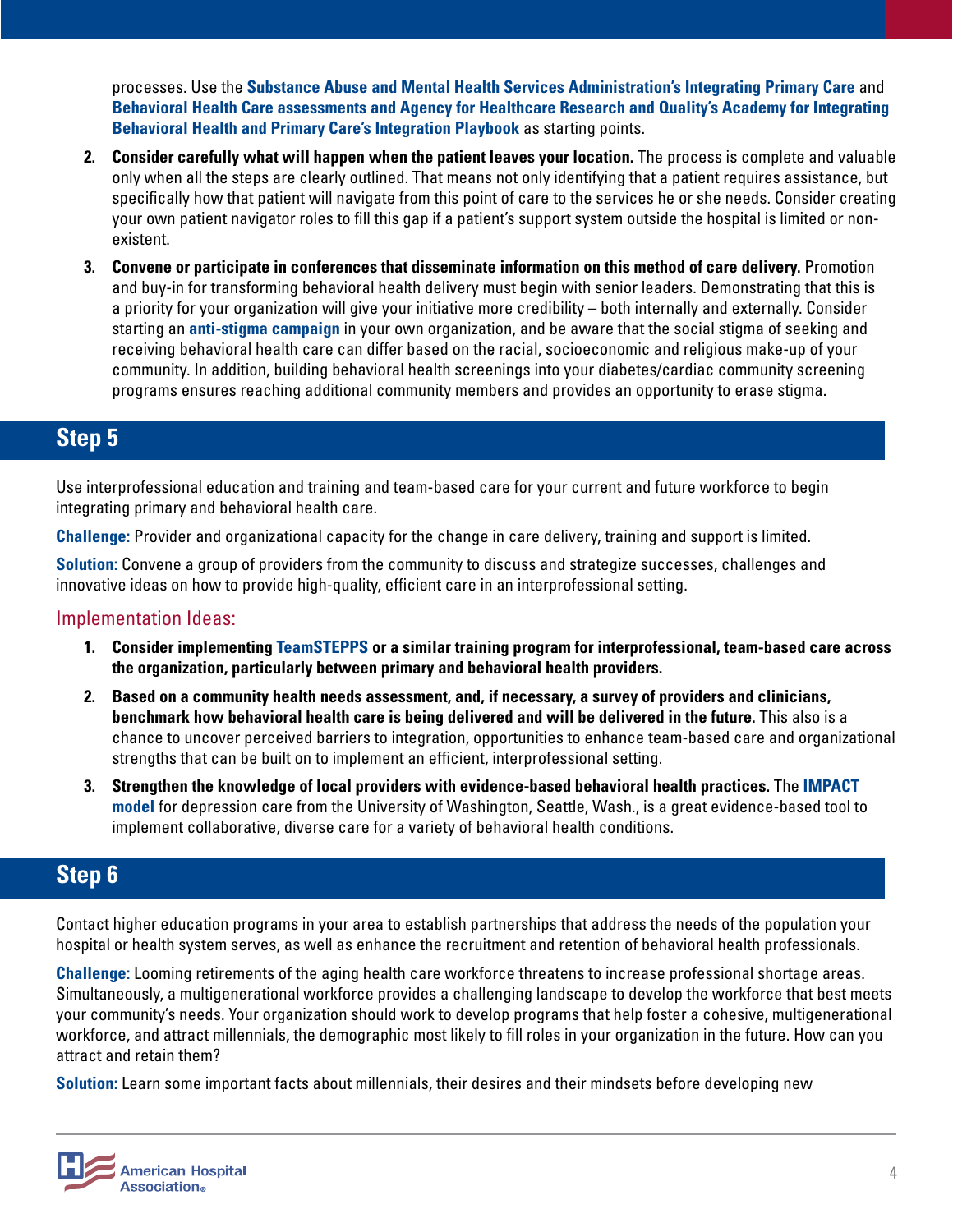partnerships or programs. Review these recent statistics:

- Millennials listed "a high-paying job" as the least important characteristic for a job Source: Pew Research Center
- 72% of current millennial students said they want a job with a greater purpose
- 71% of millennials wanted to consider their co-workers as their "second family" Source: Forbes, "Why Millennials Are Ending The 9 To 5," August 13, 2013.
- 75% of millennials said that work-life balance was the key thing they looked for when planning their careers Source: U.S. Chamber of Commerce Foundation, The Millennial Generation Research Review, 2012

Training the incumbent workforce on identifying and treating patients with behavioral health conditions is equally important. Cross training and utilizing an interprofessional behavioral health treatment team can help create the best workforce to meet the needs of patients and the community.

#### Implementation Ideas:

- **1. Recognize that for many millennials a "job with a greater purpose" will lead them to health care.** Capitalize on this by developing resources that specifically discuss behavioral health careers, the workforce needs in this area and how their contribution can make a difference.
- **2. Take advantage of the knowledge higher education staff have to offer, and learn from their past successes with millennials.** Meet with higher education representatives to learn what programs have worked well for them and discuss ways to incorporate similar tactics into your offerings.
- **3. Examine your local higher education and training infrastructure.** Addressing barriers, such as a lack of clinical sites, faculty shortages or inadequate community resources, by promoting partnerships with higher education institutions may be helpful in promoting educational transformation that improves delivery of behavioral health care in the community.
- **4. Increase recruitment of those with local backgrounds and community connections.** Engage medical schools, residency programs and other behavioral health professions programs in your area regarding selection of local students and residents who might be more likely to remain in the area as behavioral health providers.
- **5. Work with your human resources department to enhance recruitment packages to appeal to millennials or those who are pursuing behavioral health care as a second career.** Consider implementing loan forgiveness and/or reimbursement programs for master's level education/additional certification if these credentials are job-related. Implement flexible work hours whenever possible and offer telecommuting options when you can, as millennials highly value them.
- **6. Provide timely updates and training on new technology to foster a culture of innovation.** Consider offering educational sessions where all ages are represented and learn to work with and from each other.

### **Step 7**

In order to strengthen care transitions and integration, engage the broader community, including:

- Community groups
- Community health centers
- Mental health care and substance abuse treatment providers
- Social service agencies
- Local law enforcement
- Judicial systems
- Schools